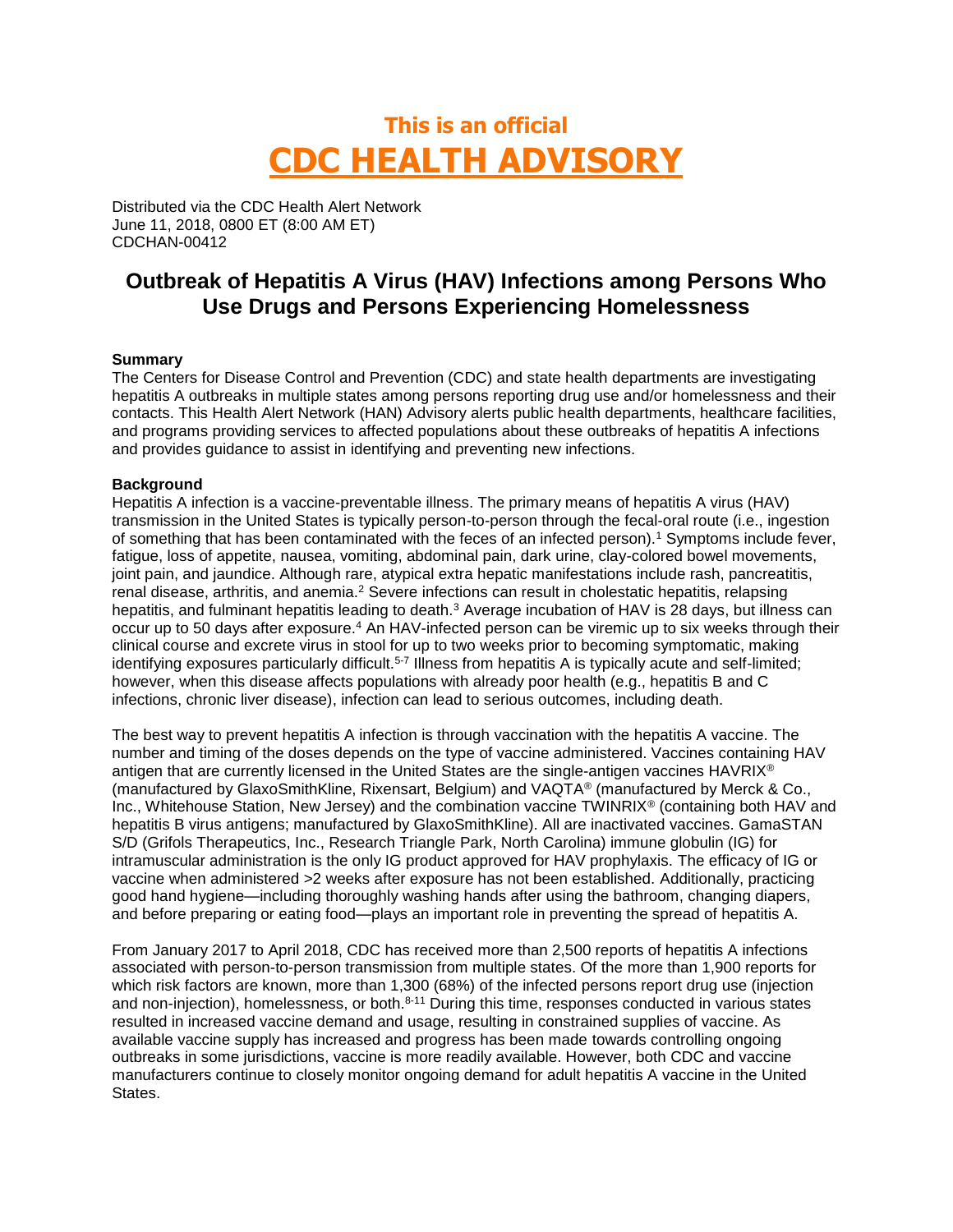During the mid-1980s, drug use was a risk factor for >20% of all hepatitis A cases reported to CDC, but no large outbreaks have occurred among persons who use drugs since adoption of the recommendation for hepatitis A vaccination of persons who use injection and non-injection drugs was made in 1996.<sup>12,13</sup> Outbreaks of hepatitis A infections among homeless persons have occurred in other countries, but large outbreaks among the homeless have not been described previously in the United States.14-17

Person-to-person transmission of HAV between persons who report drug use and/or homelessness could result from contaminated needles and other injection paraphernalia, specific sexual contact and practices, or from generally poor sanitary conditions.<sup>13</sup> Transience, economic instability, limited access to healthcare, distrust of public officials and public messages, and frequent lack of follow-up contact information makes this population difficult to reach for preventive services such as vaccination, use of sterile injection equipment, and case management and contact tracing. These challenges make outbreaks among these groups difficult to control.

Rapid identification, a comprehensive response, and novel public health approaches may be required to address needs unique to these populations. Urgent action is needed to prevent further HAV transmission among these risk groups.

#### **Recommendations for Health Departments**

- 1. Review the most recent sources of data on hepatitis A diagnoses. Attributes of communities at risk for unrecognized clusters of hepatitis A infection may include the following:
	- o Recent increases in the:
		- Number of hepatitis A infections in persons who report drug use;
		- Number of hepatitis A infections in persons who report homelessness;
		- Number of hepatitis A infections in men who have sex with men; and
		- Number of hepatitis A infections in persons who report recent incarceration.
	- o High rates of drug use, drug-related overdose, drug treatment admission, or drug arrests.
	- o High rates of homelessness.
- 2. Ensure standard operating procedures to identify and interview cases, perform contact tracing for all new hepatitis A diagnoses, and provide post-exposure vaccination of contacts as soon as the diagnosis is made.
- 3. Ensure persons who report drug use (injection and non-injection) or are at high-risk for drug use (e.g., participating in drug substitution programs, receiving substance abuse counseling or treatment, recently or currently incarcerated) are vaccinated against hepatitis A virus, and specifically:
	- $\circ$  Consider programs to provide hepatitis A vaccinations in jails, syringe service programs, substance abuse treatment programs, and to at-risk persons in emergency departments, homeless shelters, warming centers, food distribution centers, and any venues where the at-risk populations may congregate or seek medical care.
		- Engage in "Participatory Planning." Ask the facility what they feel is the best way to provide outreach to their population and what is the best way to provide vaccinations or improve vaccination uptake.
		- Have a consistent presence at the service provider if vaccinations are planned on-site. If repeat visits must occur, they should occur on scheduled days and times.
		- Adequately advertise vaccination events beforehand.
	- $\circ$  Engage stakeholders who care for persons who use drugs or may interact more frequently with facilities serving this population (e.g., behavioral specialists, disease intervention specialists).
	- o Provide education to persons who report drug use and/or homelessness through targeted media campaigns encouraging vaccination and proper hand hygiene.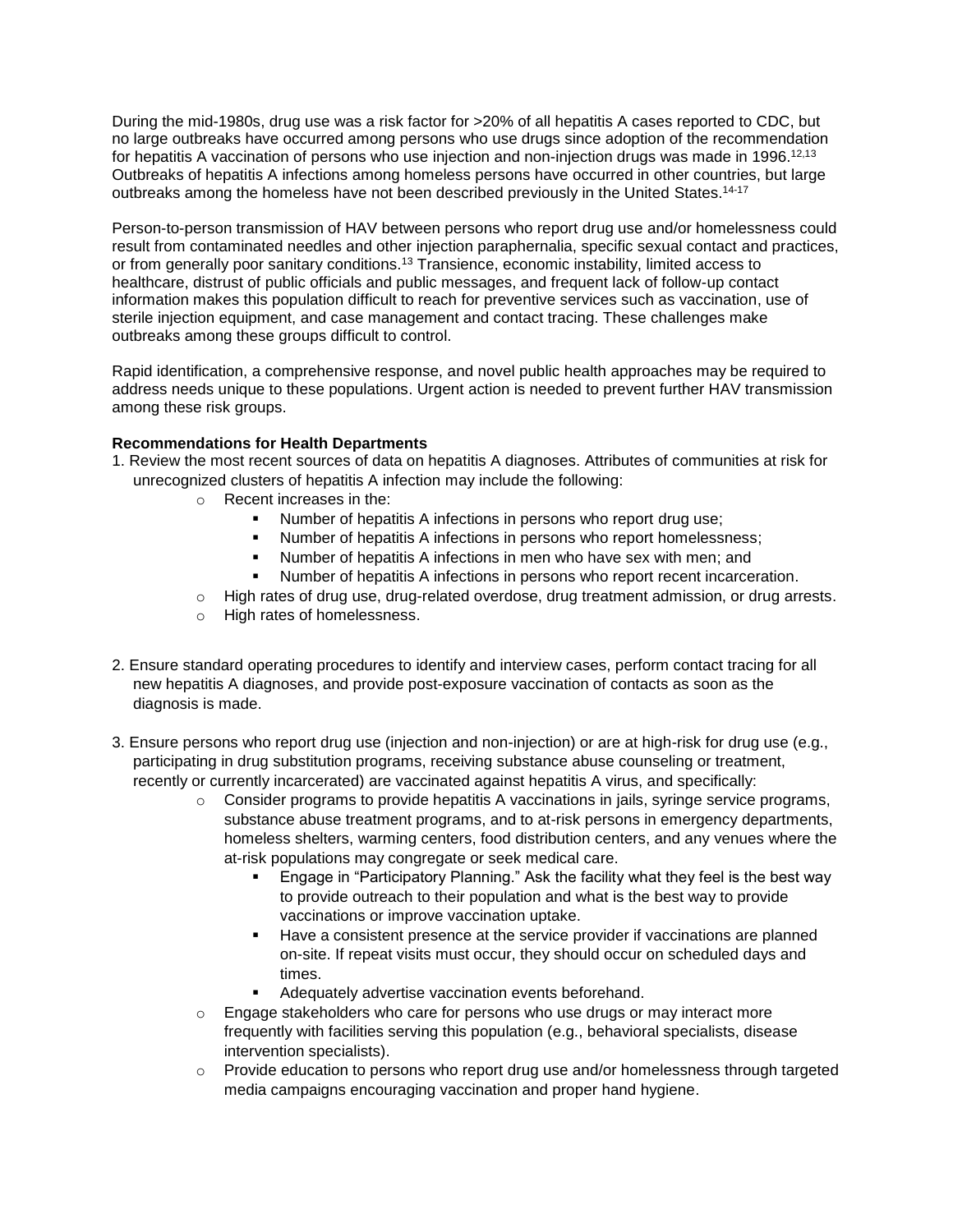- 4. Remind venues that may encounter undiagnosed infections, such as emergency departments and community-based clinical practices (e.g., family medicine, general medicine) of the importance of reporting hepatitis A infections to the health department.<sup>18</sup>
- 5. Local health departments should notify their state health department and CDC (viralhepatitisoutbreak@cdc.gov) of any suspected clusters of acute hepatitis A.

#### **Recommendations for Health Care Providers**

- 1. Consider hepatitis A as a diagnosis in anyone with jaundice and clinically compatible symptoms.
- 2. Encourage persons who have been exposed recently to HAV and who have not been vaccinated to be administered one dose of single-antigen hepatitis A vaccine or immune globulin (IG) as soon as possible, **within 2 weeks after exposure**. Guidelines vary by age and health status (please see <https://www.cdc.gov/hepatitis/outbreaks/InterimOutbreakGuidance-HAV-VaccineAdmin.htm> for additional information).
- 3. Consider saving serum samples for additional testing to assist public health officials in the investigation of transmission (i.e., confirmation of antibody test, HAV RNA test, genotyping, and sequencing). Contact the public health department for assistance with submitting specimens for molecular characterization.
- 4. Ensure all persons diagnosed with hepatitis A are reported to the health department in a timely manner.
- 5. Encourage hepatitis A vaccination for homeless individuals in areas where hepatitis A outbreaks are occurring.
- 6. Encourage hepatitis A vaccination for persons who report drug use or other risk factors for hepatitis A.
- 7. CDC recommends the following groups be vaccinated against hepatitis A:
	- All children at age 1 year
	- Persons who are at increased risk for infection:
		- $\circ$  Persons traveling to or working in countries that have high or intermediate endemicity of hepatitis A;
		- o Men who have sex with men;
		- o Persons who use injection and non-injection drugs;
		- o Persons who have occupational risk for infection;
		- o Persons who have chronic liver disease;
		- o Persons who have clotting-factor disorders;
		- $\circ$  Household members and other close personal contacts or adopted children newly arriving from countries with high or intermediate hepatitis A endemicity; and
		- o Persons with direct contact with persons who have hepatitis A.
	- Persons who are at increased risk for complications from hepatitis A, including people with chronic liver diseases, such as hepatitis B or hepatitis C.
	- Any person wishing to obtain immunity.

#### **For More Information**

- 1. Centers for Disease Control and Prevention. Division of Viral Hepatitis A Outbreak Website. <https://www.cdc.gov/hepatitis/outbreaks/2017March-HepatitisA.htm>
- 2. Centers for Disease Control and Prevention's Hepatitis A Virus Website.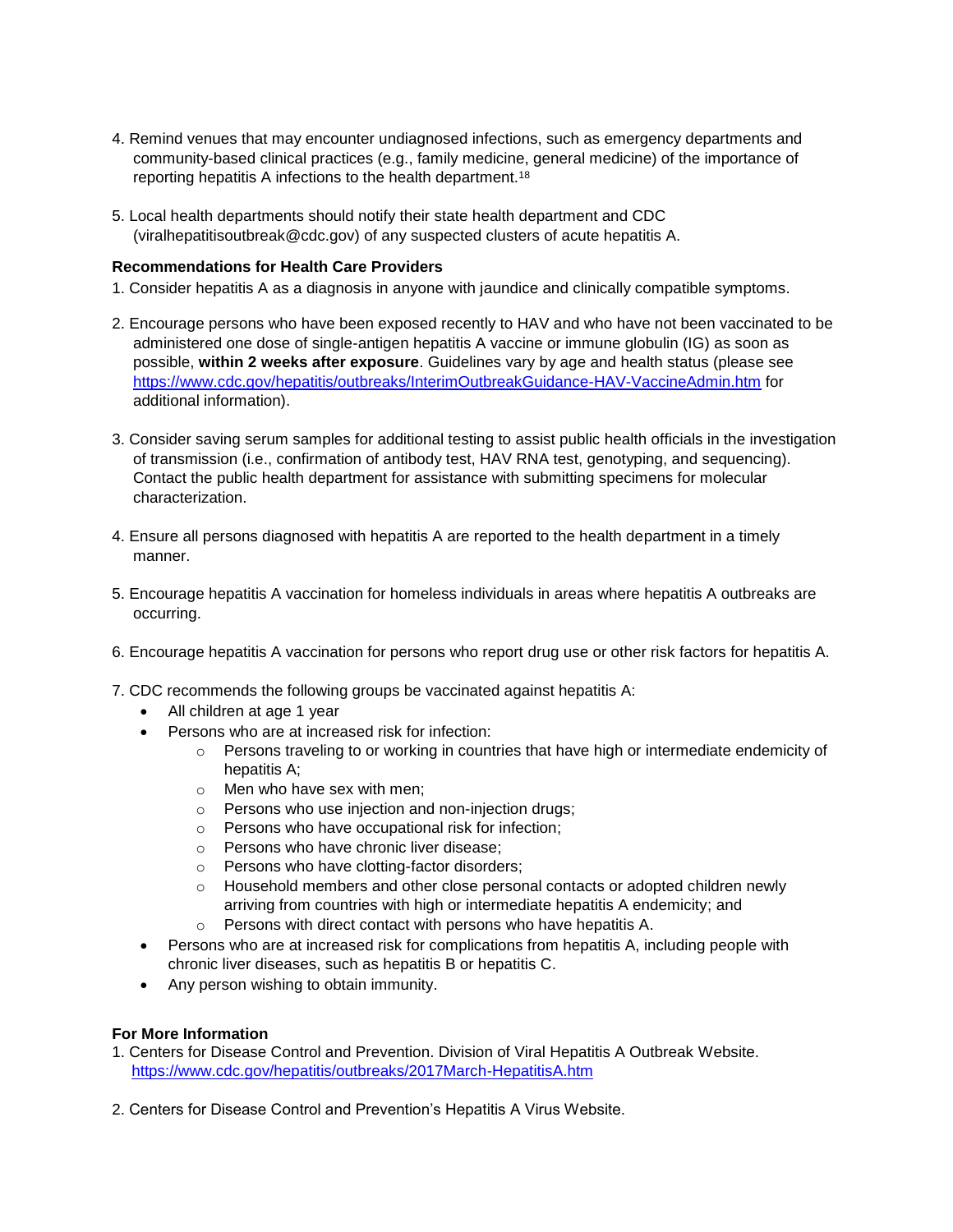#### <https://www.cdc.gov/hepatitis/hav/index.htm>

- 3. Centers for Disease Control and Prevention. Viral Hepatitis Surveillance United States, 2016. <https://www.cdc.gov/hepatitis/statistics/2016surveillance/pdfs/2016HepSurveillanceRpt.pdf>
- 4. Centers for Disease Control and Prevention. Hepatitis A General Information Fact Sheet. <https://www.cdc.gov/hepatitis/hav/pdfs/hepageneralfactsheet.pdf>
- 5. Centers for Disease Control and Prevention. The Pink Book. Chapter 9: Hepatitis A. <https://www.cdc.gov/vaccines/pubs/pinkbook/downloads/hepa.pdf>

#### **References**

- 1. Purcell RH, Wong DC, Shapiro M. Relative infectivity of hepatitis A virus by the oral and intravenous routes in 2 species of nonhuman primates. *J Infect Dis* 2002; **185**(11): 1668-71.
- 2. Lemon SM, Ott JJ, Van Damme P, Shouval D. Type A viral hepatitis: A summary and update on the molecular virology, epidemiology, pathogenesis and prevention. *J Hepatol* 2017.
- 3. Ciocca M. Clinical course and consequences of hepatitis A infection. *Vaccine* 2000; **18 Suppl 1**: S71- 4.
- 4. Neefe JR, Gellis SS, Stokes J, Jr. Homologous serum hepatitis and infectious (epidemic) hepatitis; studies in volunteers bearing on immunological and other characteristics of the etiological agents. *Am J Med* 1946; **1**: 3-22.
- 5. Koff RS. Hepatitis A. *Lancet* 1998; **351**(9116): 1643-9.
- 6. Lemon SM, Binn LN, Marchwicki R, et al. In vivo replication and reversion to wild type of a neutralization-resistant antigenic variant of hepatitis A virus. *J Infect Dis* 1990; **161**(1): 7-13.
- 7. Lanford RE, Feng Z, Chavez D, et al. Acute hepatitis A virus infection is associated with a limited type I interferon response and persistence of intrahepatic viral RNA. *Proc Natl Acad Sci U S A* 2011; **108**(27): 11223-8.
- 8. California Department of Public Health. Hepatitis A Outbreak in California. [https://www.cdph.ca.gov/Programs/CID/DCDC/Pages/Immunization/Hepatitis-A-Outbreak.aspx.](https://www.cdph.ca.gov/Programs/CID/DCDC/Pages/Immunization/Hepatitis-A-Outbreak.aspx)
- 9. Kentucky Department for Public Health. Acute Hepatitis A outbreak Weekly Report. [https://chfs.ky.gov/agencies/dph/dehp/Documents/Acute%20Hepatitis%20A%20Outbreak%20Week%](https://chfs.ky.gov/agencies/dph/dehp/Documents/Acute%20Hepatitis%20A%20Outbreak%20Week%2021%20Report.pdf) [2021%20Report.pdf](https://chfs.ky.gov/agencies/dph/dehp/Documents/Acute%20Hepatitis%20A%20Outbreak%20Week%2021%20Report.pdf)
- 10. Michigan Department of Health and Human Services. Michigan Hepatitis A 2016-2018 Outbreak Summary. [https://www.michigan.gov/documents/mdhhs/HepA\\_Summ\\_County\\_SEMI2016\\_updated91517\\_60155](https://www.michigan.gov/documents/mdhhs/HepA_Summ_County_SEMI2016_updated91517_601552_7.pdf) [2\\_7.pdf](https://www.michigan.gov/documents/mdhhs/HepA_Summ_County_SEMI2016_updated91517_601552_7.pdf)
- 11. Utah Department of Health. Hepatitis A Outbreak. [http://health.utah.gov/epi/diseases/hepatitisA/HAVoutbreak\\_2017.](http://health.utah.gov/epi/diseases/hepatitisA/HAVoutbreak_2017)
- 12. Craig AS, Watson B, Zink TK, Davis JP, Yu C, Schaffner W. Hepatitis A outbreak activity in the United States: responding to a vaccine-preventable disease. *Am J Med Sci* 2007; **334**(3): 180-3.
- 13. Villano SA, Nelson KE, Vlahov D, Purcell RH, Saah AJ, Thomas DL. Hepatitis A among homosexual men and injection drug users: more evidence for vaccination. *Clin Infect Dis* 1997; **25**(3): 726-8.